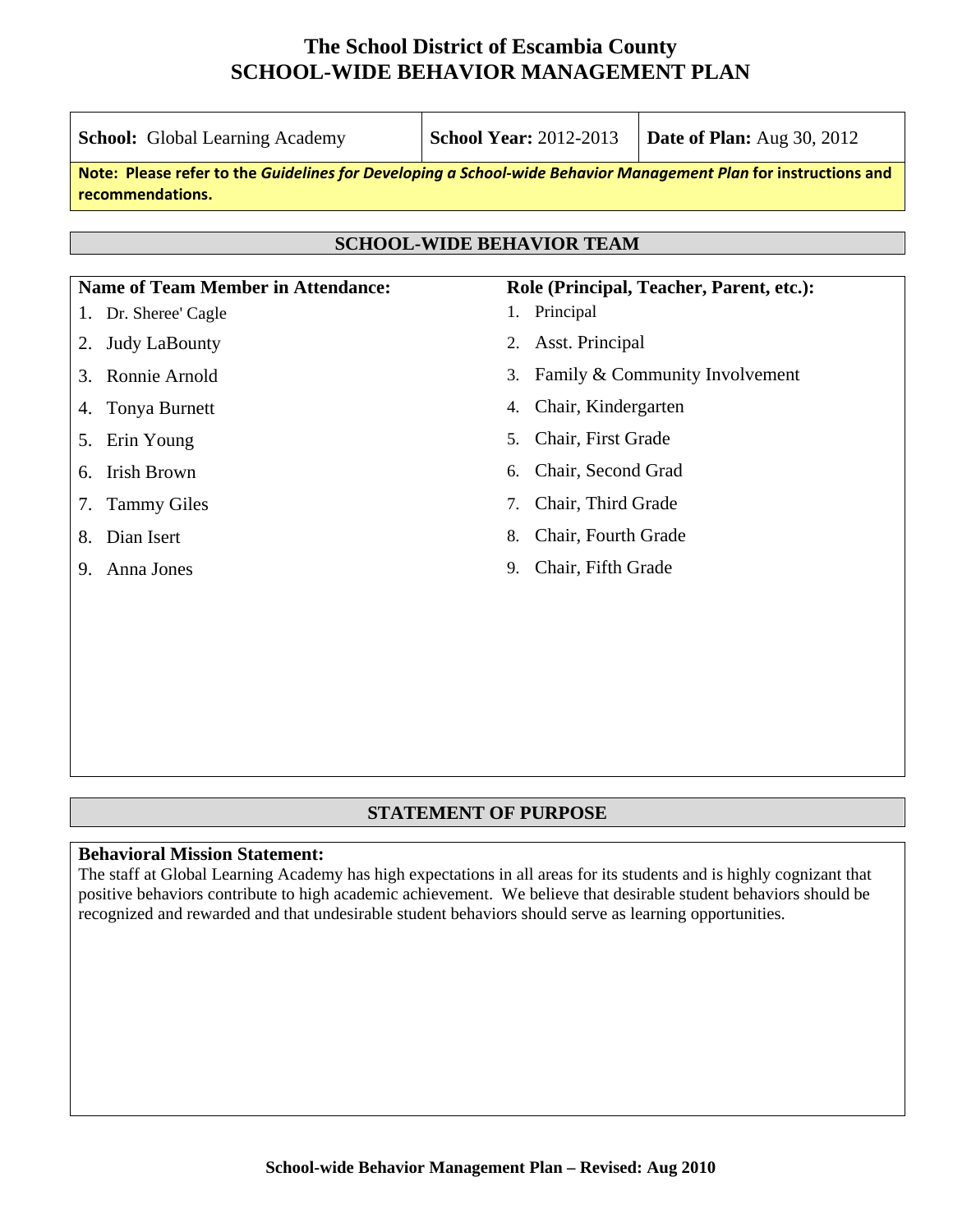#### **BASELINE DATA**

#### **PREVIOUS SCHOOL YEAR** 2011 - 2012

| <b>Office Discipline Referrals (ODR)</b>                                   |      |  |
|----------------------------------------------------------------------------|------|--|
| Number of Office Discipline<br>Referrals (ODR)                             | 497  |  |
| Average ODR per Student<br>$(\# ODR \div \# \text{ of students enrolled})$ | .59  |  |
| Number of Students with ODR                                                | 345  |  |
| <b>Attendance</b>                                                          |      |  |
| <b>Average Daily Attendance</b>                                            | 94.2 |  |
| Excused Tardies (Elem)                                                     |      |  |
| Unexcused Tardies (Elem)                                                   |      |  |
| Excused Early Check-outs (Elem)                                            |      |  |
| Unexcused Early Check-outs (Elem)                                          |      |  |

| <b>Out-of-School Suspensions (OSS)</b>                             |                       |  |
|--------------------------------------------------------------------|-----------------------|--|
| Number of Incidents of<br>Out-of-School Suspension (OSS)           | 327                   |  |
| Average OSS per Student<br>(# $OSS \div #$ of students enrolled)   | .39                   |  |
| Number of Students with OSS                                        | 223                   |  |
| <b>In-School Suspensions (ISS)</b>                                 |                       |  |
| Number of Incidents of<br>In-School Suspension (ISS)               | N/A                   |  |
| Average ISS per Student<br>$(\# ISS \div \# of students enrolled)$ | N/A                   |  |
| Number of Students with ISS                                        | N/A                   |  |
| <b>Bullying Prevention</b>                                         |                       |  |
| Percent of Students Trained                                        | 52%                   |  |
| <b>Percent of Staff Trained</b>                                    | $0\%$ ** see<br>below |  |

#### **ADDITIONAL DATA AND OUTCOMES**

**What other data or outcomes will your school use for continuous monitoring of your school-wide behavior management plan (e.g., academic data, faculty attendance, school surveys, training, ESE referrals, etc.)? The outcomes may also include various ways of analyzing school-wide behavioral data as outlined in the** *School-wide Behavioral Data Guide* **(e.g., referrals/suspensions by grade level, location, problem behavior, time of day, student, class, etc.).**

The staff will implement a special recognition program for "A" Citizenship, similar to honor roll recognition that is traditionally provided for academic achievement.

\*\*The GLA faculty will be required to complete online training in Bullying Recognition & Response on the Safe Schools portal on the district website. With GLA opening in 2011-2012, the emphasis on staff training in this particular area was inadvertently overlooked.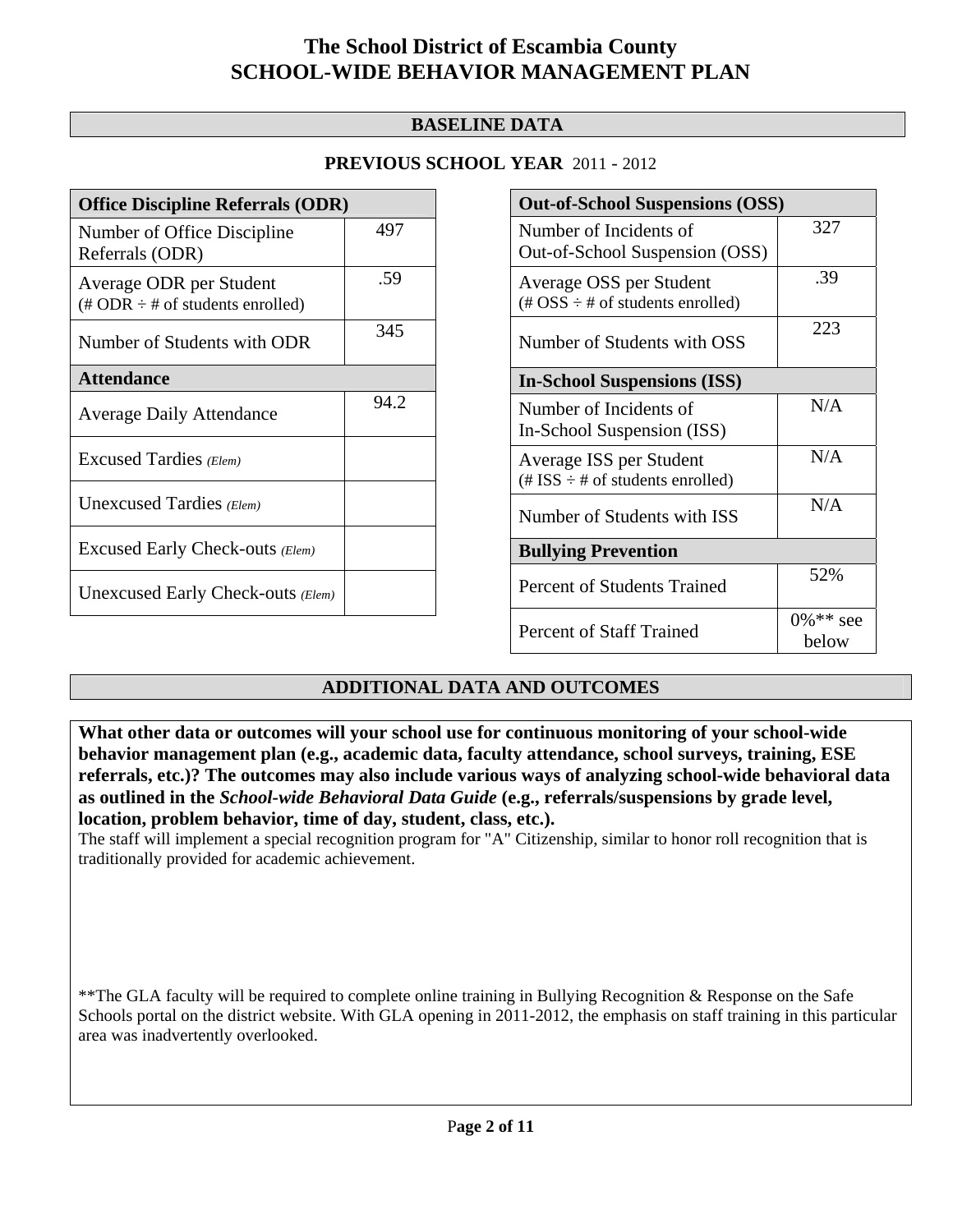## **SCHOOL-WIDE BEHAVIORAL GOALS**

|    | 1. Out-of-school suspension                                                             |
|----|-----------------------------------------------------------------------------------------|
|    | Our goal is to reduce our number of out-of-school suspensions by 50% over 2011-2012     |
|    |                                                                                         |
|    |                                                                                         |
|    |                                                                                         |
|    |                                                                                         |
|    |                                                                                         |
|    |                                                                                         |
| 2. | <b>Attendance</b>                                                                       |
|    |                                                                                         |
|    | The goal in attendance is to increase by 1% the percentage of daily average attendance. |
|    |                                                                                         |
|    |                                                                                         |
|    |                                                                                         |
|    |                                                                                         |
|    |                                                                                         |
|    |                                                                                         |
|    | 3. Bullying                                                                             |
|    | Each class will be provided with a bullying presentation by our guidance counselor.     |
|    |                                                                                         |
|    |                                                                                         |
|    |                                                                                         |
|    |                                                                                         |
|    |                                                                                         |
|    |                                                                                         |
|    |                                                                                         |
| 4. | <b>Office Discipline Referrals</b>                                                      |
|    | No more than one discipline referral per teacher per month                              |
|    |                                                                                         |
|    |                                                                                         |
|    |                                                                                         |
|    |                                                                                         |
|    |                                                                                         |
|    |                                                                                         |
| 5. | Tardies (Elementary - see attached plan) or Other School-wide Behavior Goal             |
|    | See attached.                                                                           |
|    |                                                                                         |
|    |                                                                                         |
|    |                                                                                         |
|    |                                                                                         |
|    |                                                                                         |
|    |                                                                                         |
|    |                                                                                         |
|    | 6. Early Check-Outs (Elementary - see attached plan) or Other School-wide Behavior Goal |
|    | Parents will be required to submit documentation for early checkouts.                   |
|    |                                                                                         |
|    |                                                                                         |
|    |                                                                                         |
|    |                                                                                         |
|    |                                                                                         |
|    |                                                                                         |
|    | 7. Other School-wide Behavior Goal                                                      |
|    |                                                                                         |
|    |                                                                                         |
|    |                                                                                         |
|    |                                                                                         |
|    |                                                                                         |
|    |                                                                                         |
|    |                                                                                         |
|    |                                                                                         |
|    |                                                                                         |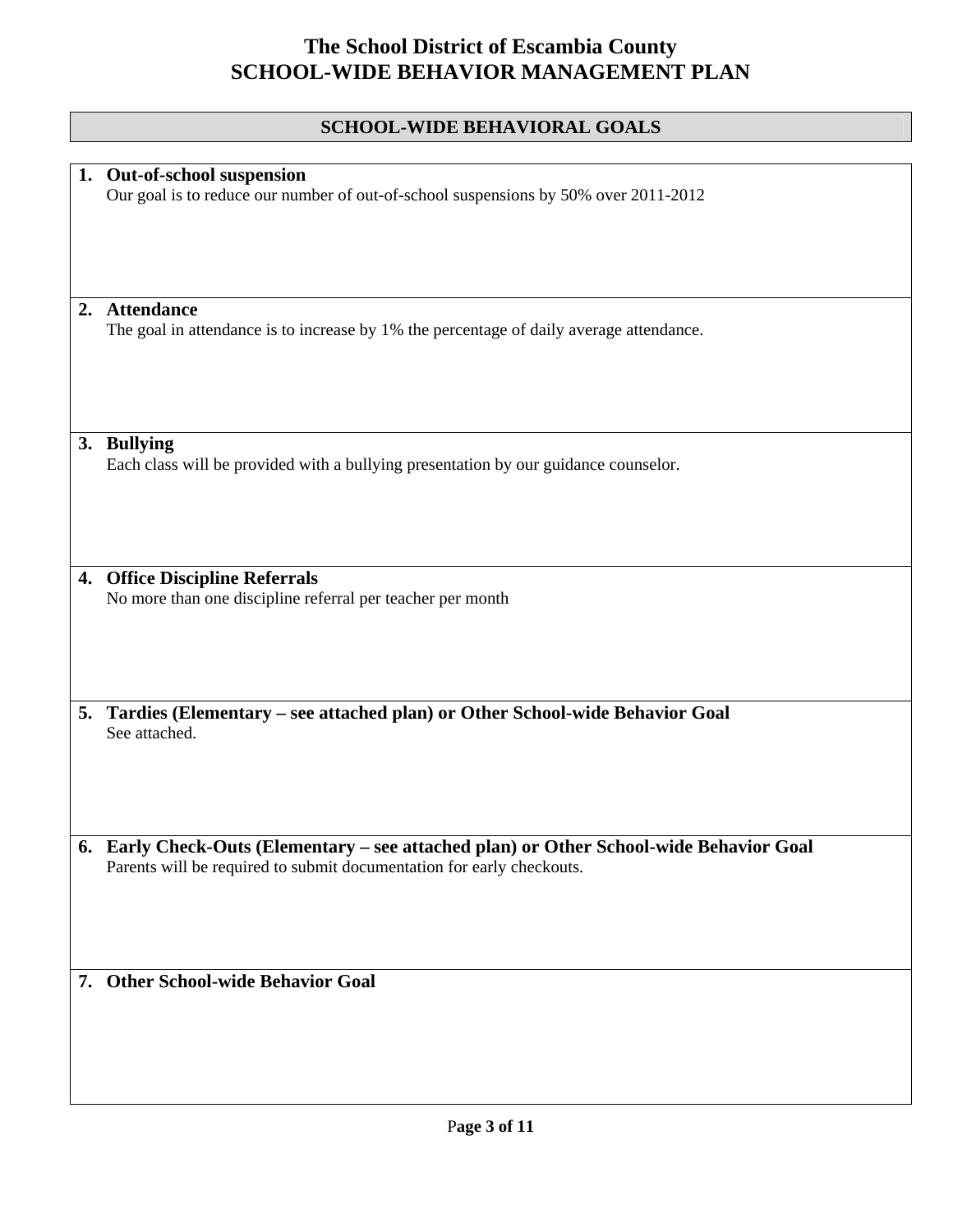#### **PROGRESS MONITORING**

**Your school-wide behavior team should meet to review data and discuss concerns or revisions to your school-wide behavior management plan once a month and complete progress monitoring forms quarterly. Describe when you plan to meet (days, location, and time) throughout the school year.**  Our team will meet after school the first Monday of each month throughout the school year.

**Describe the procedures that your school will use to collect, summarize, and analyze the behavioral data prior to team meetings. Procedures are required for entering the information into the database, summarizing the data, and developing graphs using the** *School-wide Behavioral Data Guide***.** 

All discipline referrals will be processed by a single clerical staff member in a central location to ensure accountability and provide consistency. The data specialist will provide reports each month prior to committee meetings.

**How will your school document the school-wide behavior team meetings?** Minutes will be kept and distributed to the faculty and school advisory council.

**Describe how your school-wide behavior team will share the data and outcomes with your faculty, staff, and other stakeholders?** 

As mentioned above, minutes of the meetings will be distributed to the faculty and school advisory council. In addition, the administration will provide updates to the faculty and staff during regular faculty meetings throughout the year.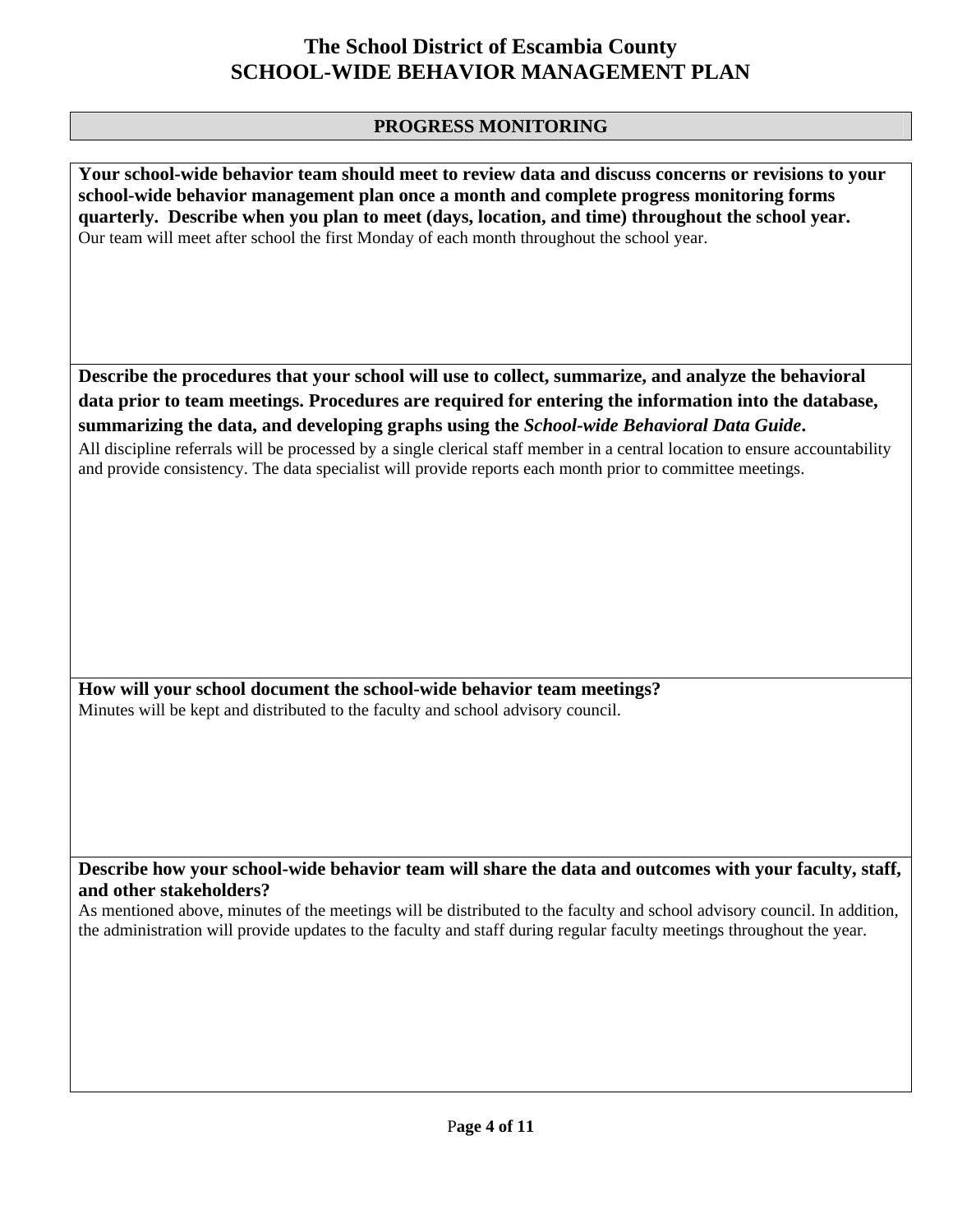#### **SCHOOL EXPECTATIONS AND RULES**

#### **List 3 – 5 school-wide expectations**

1. Students will treat adults and students alike with kindness and respect.

2. Students will follow all directions from teachers and staff.

3. Students will complete all assignments both in-class and at-home.

| Rules/<br><b>Expectations:</b>                                                    | Setting:    | Setting: | Setting: | Setting: |
|-----------------------------------------------------------------------------------|-------------|----------|----------|----------|
| Students will treat<br>adults and students<br>alike with kindness<br>and respect. | School-wide |          |          |          |
| Students will follow<br>all directions from<br>teachers and staff.                | School-wide |          |          |          |
| Students will<br>complete all<br>assignments both in-<br>class and at-home        | Classroom   | Home     |          |          |
|                                                                                   |             |          |          |          |
|                                                                                   |             |          |          |          |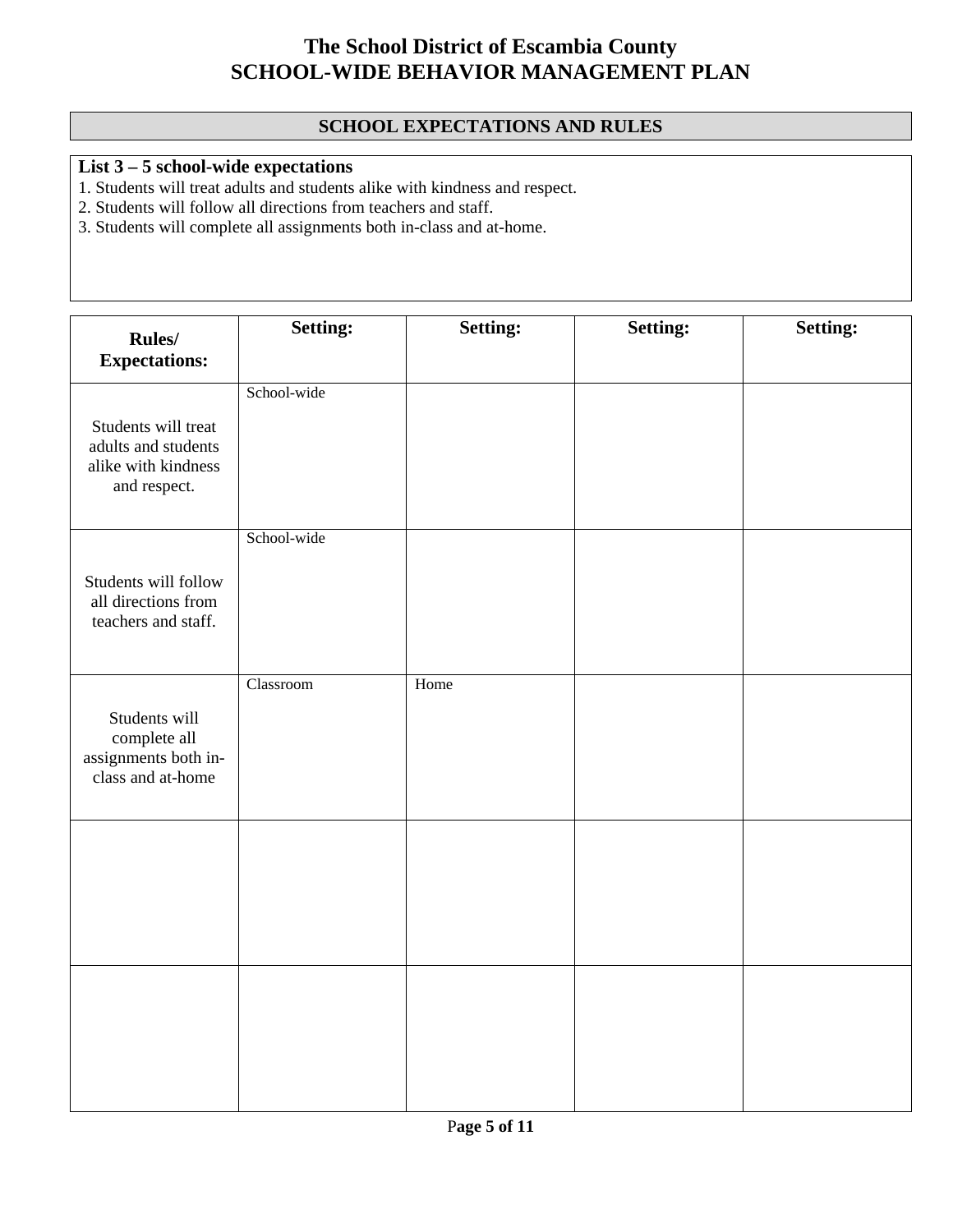### **TEACHING EXPECTATIONS AND RULES**

| How will your school introduce the school-wide expectations and rules to all of your students and staff?<br>Our three basic school-wide rules for student behavior are posted in each classroom. |
|--------------------------------------------------------------------------------------------------------------------------------------------------------------------------------------------------|
|                                                                                                                                                                                                  |
|                                                                                                                                                                                                  |
|                                                                                                                                                                                                  |
|                                                                                                                                                                                                  |
|                                                                                                                                                                                                  |
|                                                                                                                                                                                                  |
|                                                                                                                                                                                                  |
| During the school year, what activities will your school implement to encourage on-going direct                                                                                                  |
| instruction of the school-wide expectations and rules? How will your school embed the expectations and<br>rules into the daily curriculum?                                                       |
| The principal regularly models and highlights examples of the desired student behaviors on the morning announcements                                                                             |
| via video.                                                                                                                                                                                       |
|                                                                                                                                                                                                  |
|                                                                                                                                                                                                  |
|                                                                                                                                                                                                  |
|                                                                                                                                                                                                  |
|                                                                                                                                                                                                  |
|                                                                                                                                                                                                  |
| How often will you plan to provide refresher training on expectations and rules to staff and students in<br>your school? How will you orient and teach new students who arrive mid-year?         |
| This is an ongoing process which is reinforced through morning video announcements on a regular basis.                                                                                           |
|                                                                                                                                                                                                  |
|                                                                                                                                                                                                  |
|                                                                                                                                                                                                  |
|                                                                                                                                                                                                  |
|                                                                                                                                                                                                  |
|                                                                                                                                                                                                  |
|                                                                                                                                                                                                  |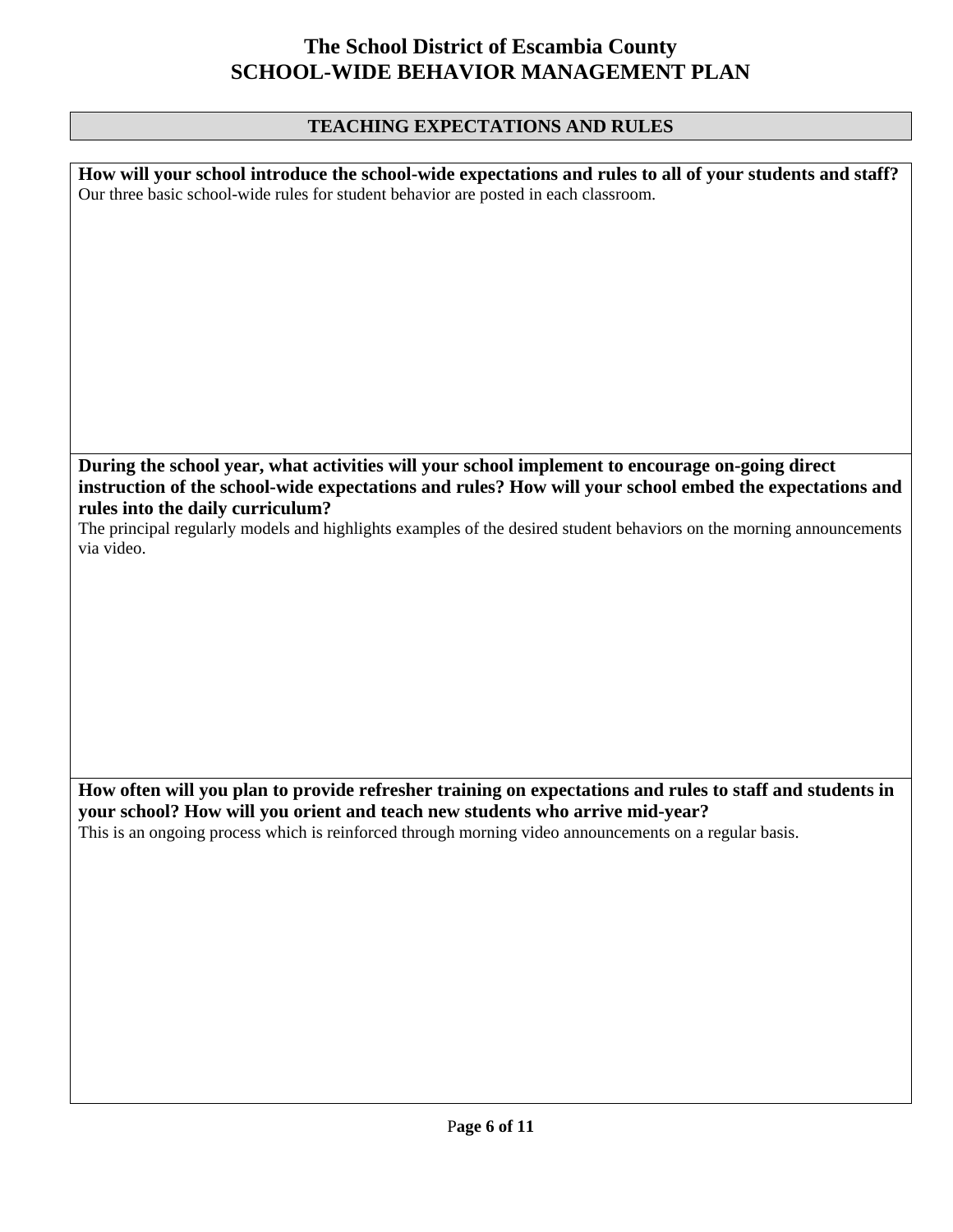#### **REWARD/RECOGNITION PROGRAM**

# **What type of reward system will you use?**  STAR STUDENT Behavior Recognition Each week every teacher, including special area teachers, will select a male and a female STAR STUDENT. Start Students are selected based on: Doing the next right thing without being asked Demonstrating behaviors that go above and beyond normal class expectations Helpful Friendly Role model for others Greatly improving behavior from the previous week Other criteria deemed appropriate by teacher The name of the STAR STUDENTS will be written on a slip of paper and placed in a container by the computer where teachers sign in on Monday. The container will ONLY be present on Monday morning. It is the teachers' responsibility to get the names in the container on Monday morning. Just prior to the Global News Dr. Cagle will pick up the container with the STAR STUDENT names. Dr. Cagle will draw one name from the container and announce GLA's STAR STUDENT for the week on the news. The GLA STAR STUDENT of the week will receive a prize. **Describe the behaviors for which you will reward or recognize students.**  See Above **How will you implement the reward system?**  See above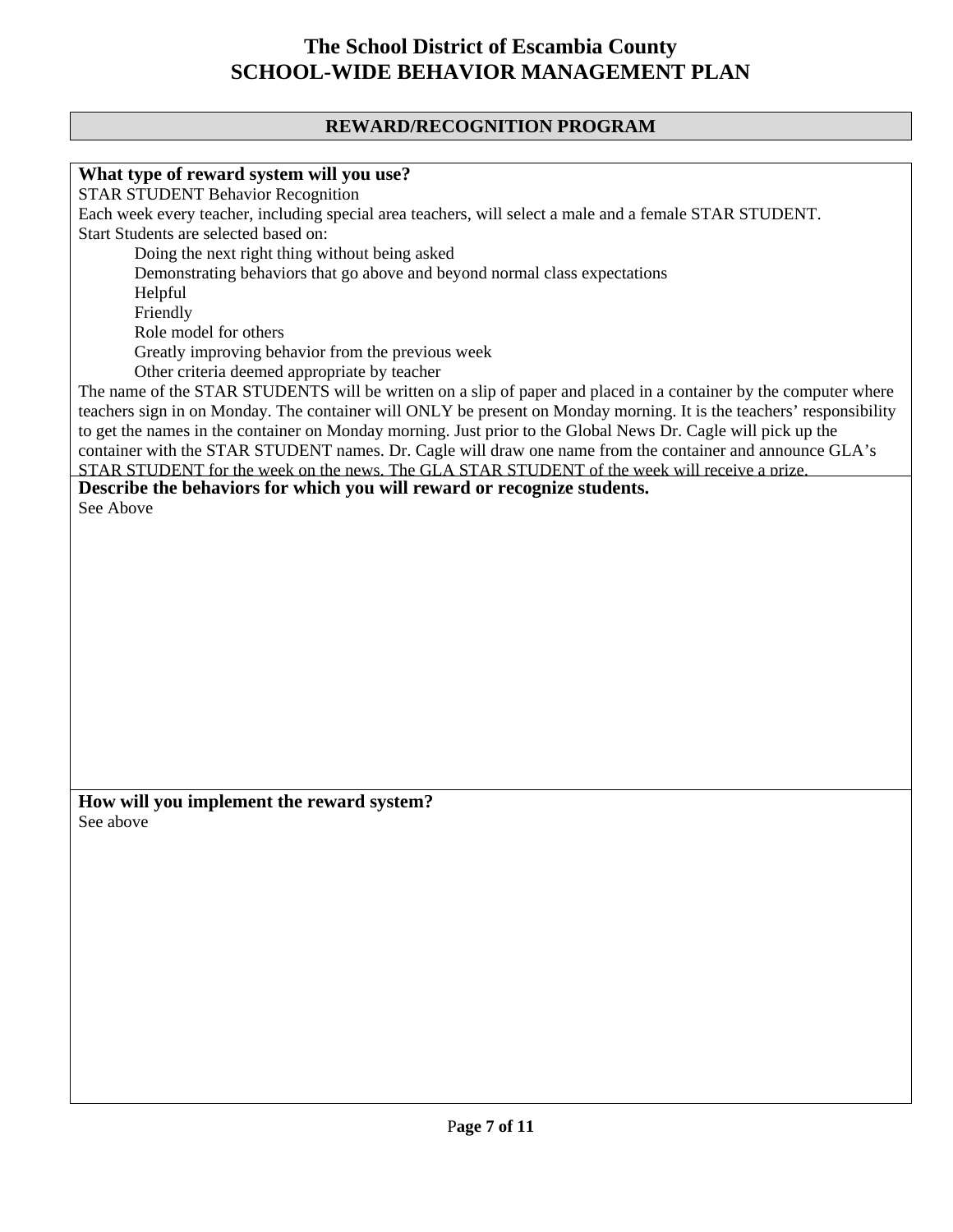#### **DISCIPLINARY PROCEDURES**

**Explain the discipline process at your school. Differentiate between minor and major behavior incidents and describe the process for documenting and addressing both types of incidents.**  1. Teachers document conduct on student discipline cards which are maintained in student success binders. 2. Teachers contact office for assistance with student. 3. An available Leadership Team member responds to address concern. **What intervention strategies will your school use to prevent behavior that results in discipline referrals** 

**and out-of-school suspensions?** 

1. Staff redirects student behavior.

2. One-on-one counseling with students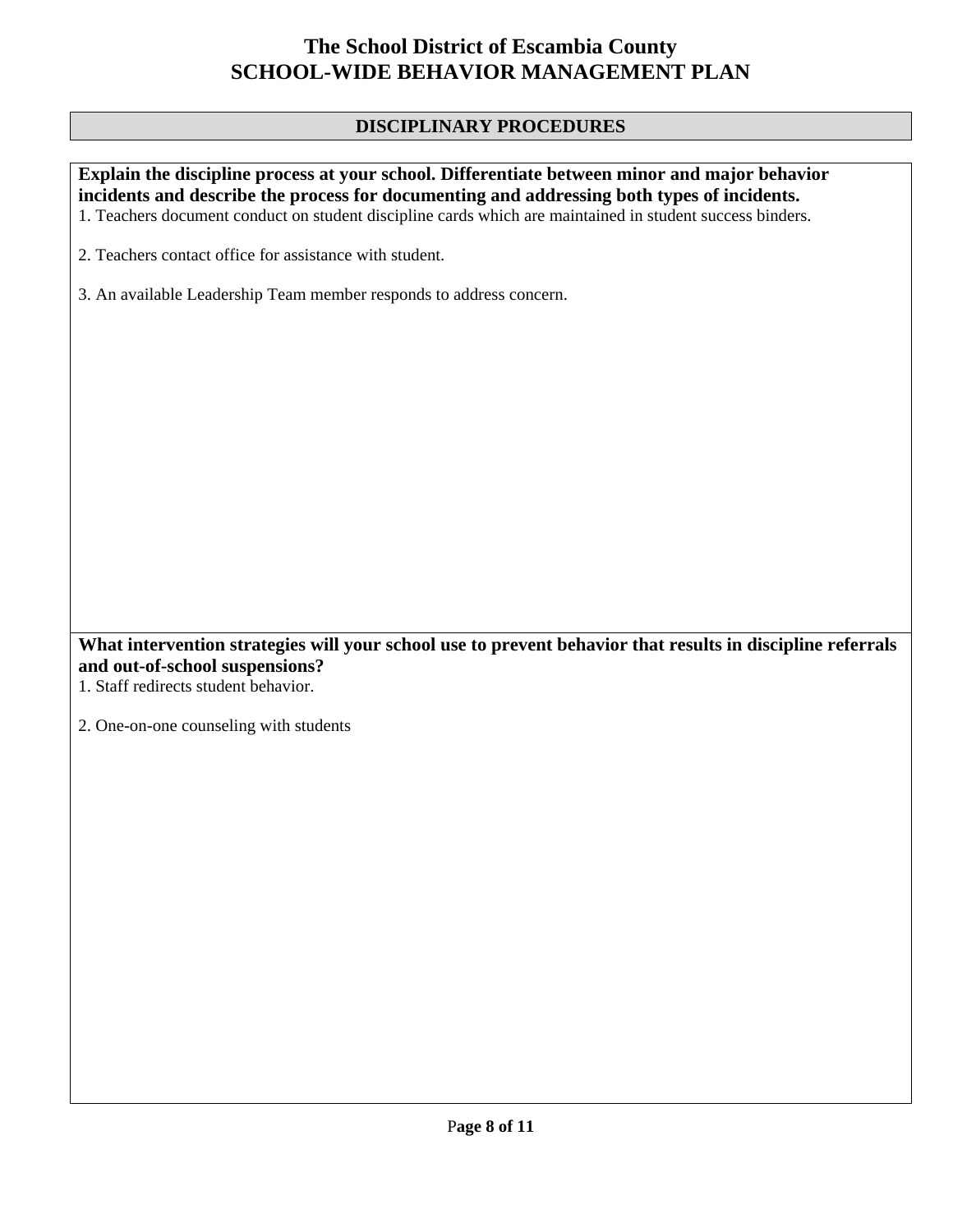#### **DISCIPLINARY PROCEDURES (continued)**

1. Teachers make initial phone call to parents for assistance with student. 2. Teacher and/or leadership team member conferences with student. 3. Student is assigned time-out period in attempt to change behavior. **For Middle or High Schools: How do the adjudication guidelines complement your disciplinary procedures?**  N/A

**What are the consequences or disciplinary actions that are used in your school?**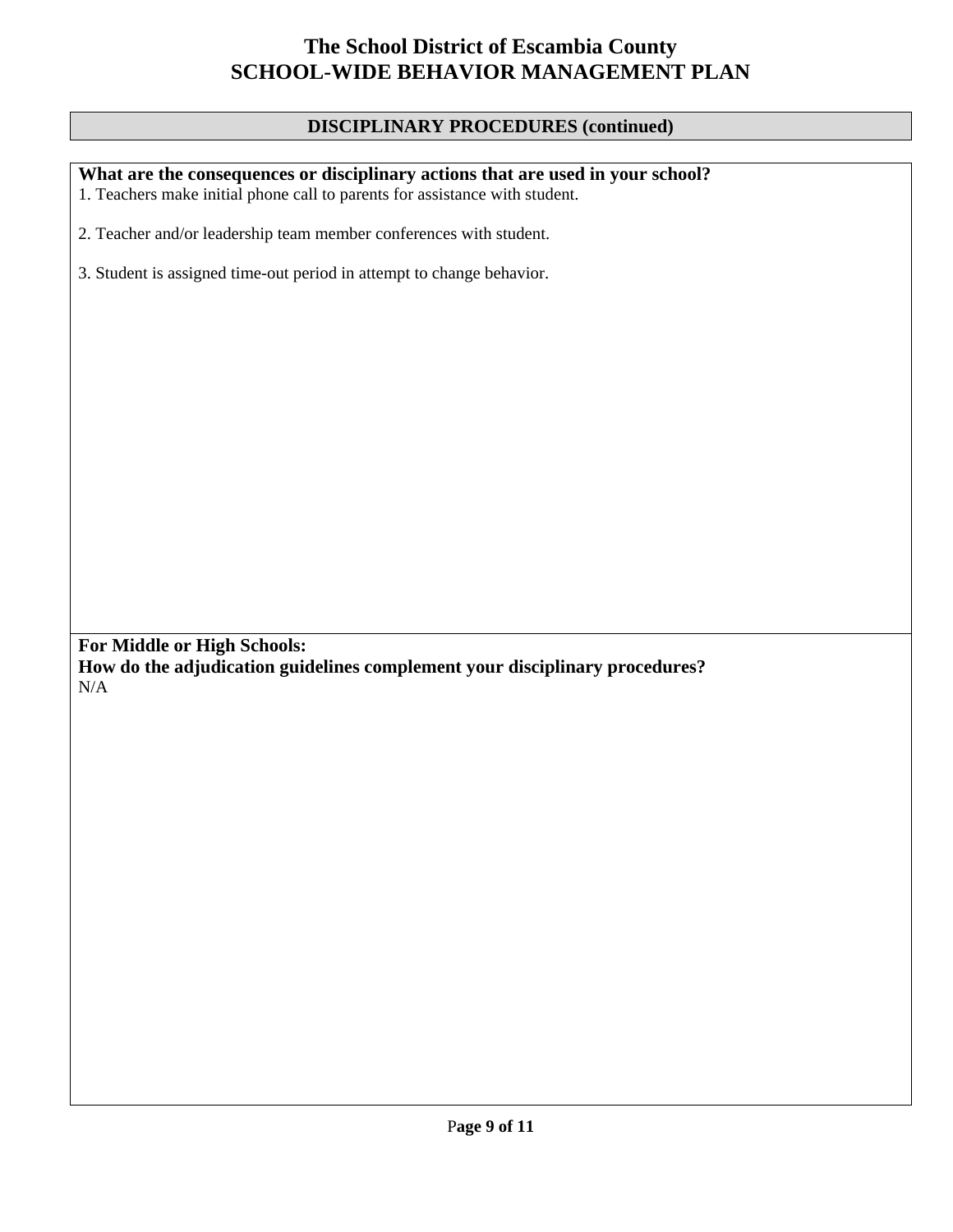### **TRAINING AND IMPLEMENTATION**

| Describe any training needs, material needs, and/or environmental arrangements necessary to                                                                                         |
|-------------------------------------------------------------------------------------------------------------------------------------------------------------------------------------|
| implement your school-wide behavior management plan.<br>The committee will update the staff during regular faculty meetings.                                                        |
|                                                                                                                                                                                     |
|                                                                                                                                                                                     |
|                                                                                                                                                                                     |
|                                                                                                                                                                                     |
|                                                                                                                                                                                     |
|                                                                                                                                                                                     |
|                                                                                                                                                                                     |
|                                                                                                                                                                                     |
| Describe how your school will train all faculty and staff on your school-wide behavior management<br>plan. How will you orient and teach new faculty and staff who arrive mid-year? |
| Informatiod disseminated from the committee to the faculty will be reinforced in grade-level meetings.                                                                              |
|                                                                                                                                                                                     |
|                                                                                                                                                                                     |
|                                                                                                                                                                                     |
|                                                                                                                                                                                     |
|                                                                                                                                                                                     |
|                                                                                                                                                                                     |
|                                                                                                                                                                                     |
|                                                                                                                                                                                     |
| What school-wide routines and procedures will be implemented by all faculty and staff to facilitate<br>your school-wide behavior management plan?<br>1. Common hallway procedures.  |
| 2. Daily cafeteria procedures during breakfast and lunch.                                                                                                                           |
| 3. Establishment of central location for pick up/drop off of special area classes.                                                                                                  |
|                                                                                                                                                                                     |
|                                                                                                                                                                                     |
|                                                                                                                                                                                     |
|                                                                                                                                                                                     |
|                                                                                                                                                                                     |